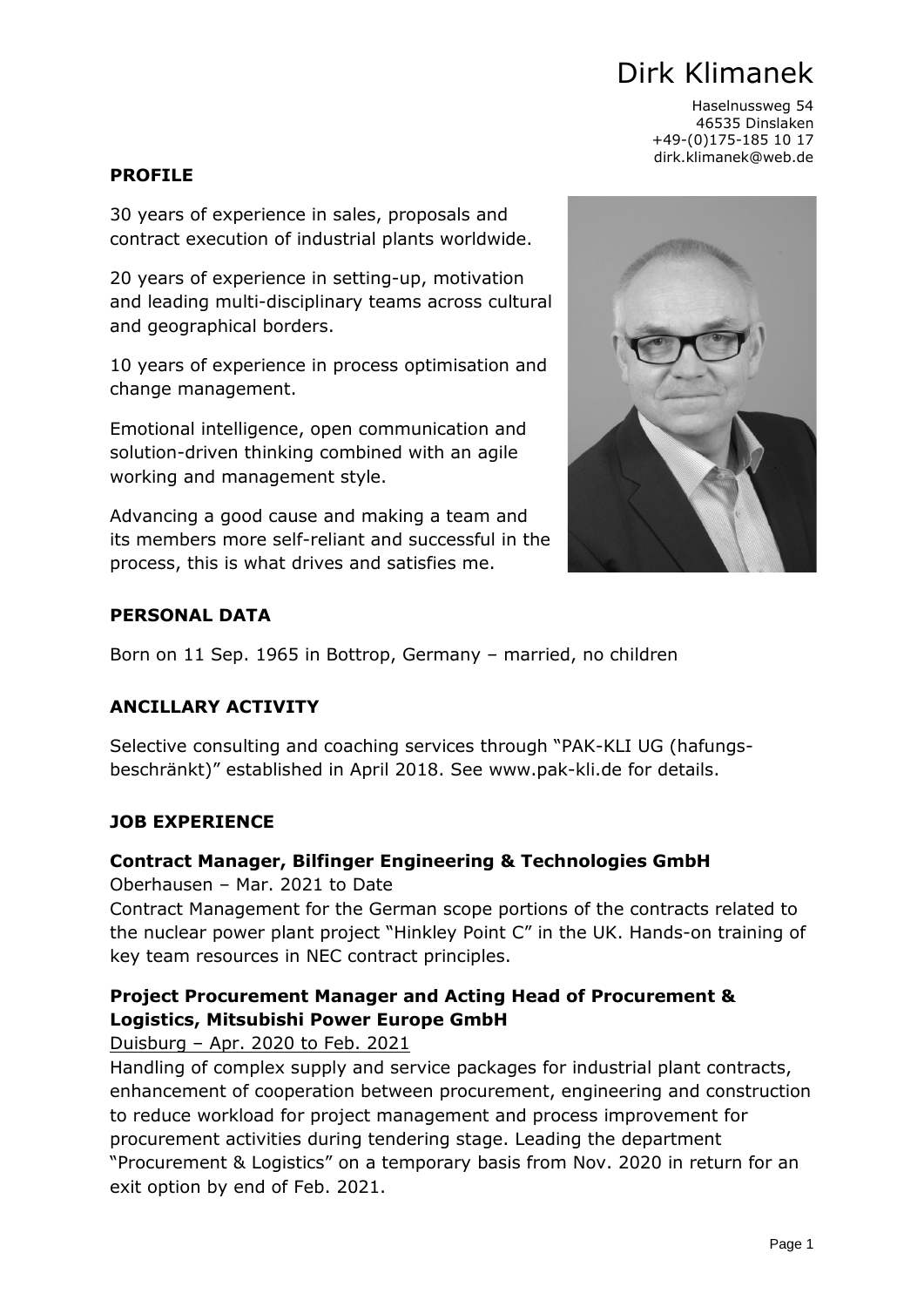#### **Contract & Risk Manager, Mauell GmbH**

Velbert – Feb. 2017 to Mar. 2020

Contract reviews and risk assessments in the proposal and contract management phase. Training of employees in contract and project management. Coaching of key personnel of the restructured company, supporting of the sole managing director and owner in selected strategic projects within the Mauell Group.

# **Managing Director, Mauell GmbH (formerly Bilfinger Mauell GmbH)**

Velbert — Apr. 2015 to Jan. 2017

Interim management with the focus on the Mauell Group's affiliates in Brazil, the United States, the Netherlands and Switzerland, improving internal and external communications and the restructuring of the group after a management buy-out in Apr. 2016.

# **Head of Operations, Bilfinger SE – Division Piping Systems**

Oberhausen — Apr. 2014 to Mar. 2015

Responsibility for contract, claims and risk management as well as innovation management, project controlling and business processes for nine operational entities in Germany, Austria, Middle East and India. Improving cooperation and handling cross-selling opportunities with other divisions of Bilfinger SE.

# **Product and Business Development, Bilfinger Power Systems GmbH**

Oberhausen — Aug. 2012 to Mar. 2014

Hands-on support of group companies in their proposal activities and development of cooperation structures and processes with internal and external partners for complex industrial plant projects in the power sector.

## **Commercial Project Director, Hitachi Power Europe GmbH (HPE)**

Duisburg — Jan. 2008 to Jul. 2012

Setting up and leading the non-technical teams for the EPC construction of 12 coal-fired steam generators (800 MW each) at two sites in South Africa. Total value at contract signing approx. EUR 4 Billion.

## **Head of Commercial Proposals, HPE**

Oberhausen/Duisburg — Jul. 2005 to Dec. 2007

Establishing this new department and integration into the process architecture. On-the-job training and development of new recruits and young professionals as well as handling of target projects.

## **Commercial Proposal Manager, HPE (formerly Babcock Borsig Power Plants GmbH)**

## Oberhausen — Jan. 2001 to Jun. 2005

Commercial proposal lead for combined cycle power plants, steam generators and steam turbines including calculation and contract negotiations.

## **Contract Manager, TESSAG INA (formerly Klöckner Industrie-Anlagen GmbH aka Klöckner INA )**

Duisburg — Jan. 2000 to Dec. 2000

Claims management and special tasks during project close-out for "Musi Pulp Mill" in Indonesia.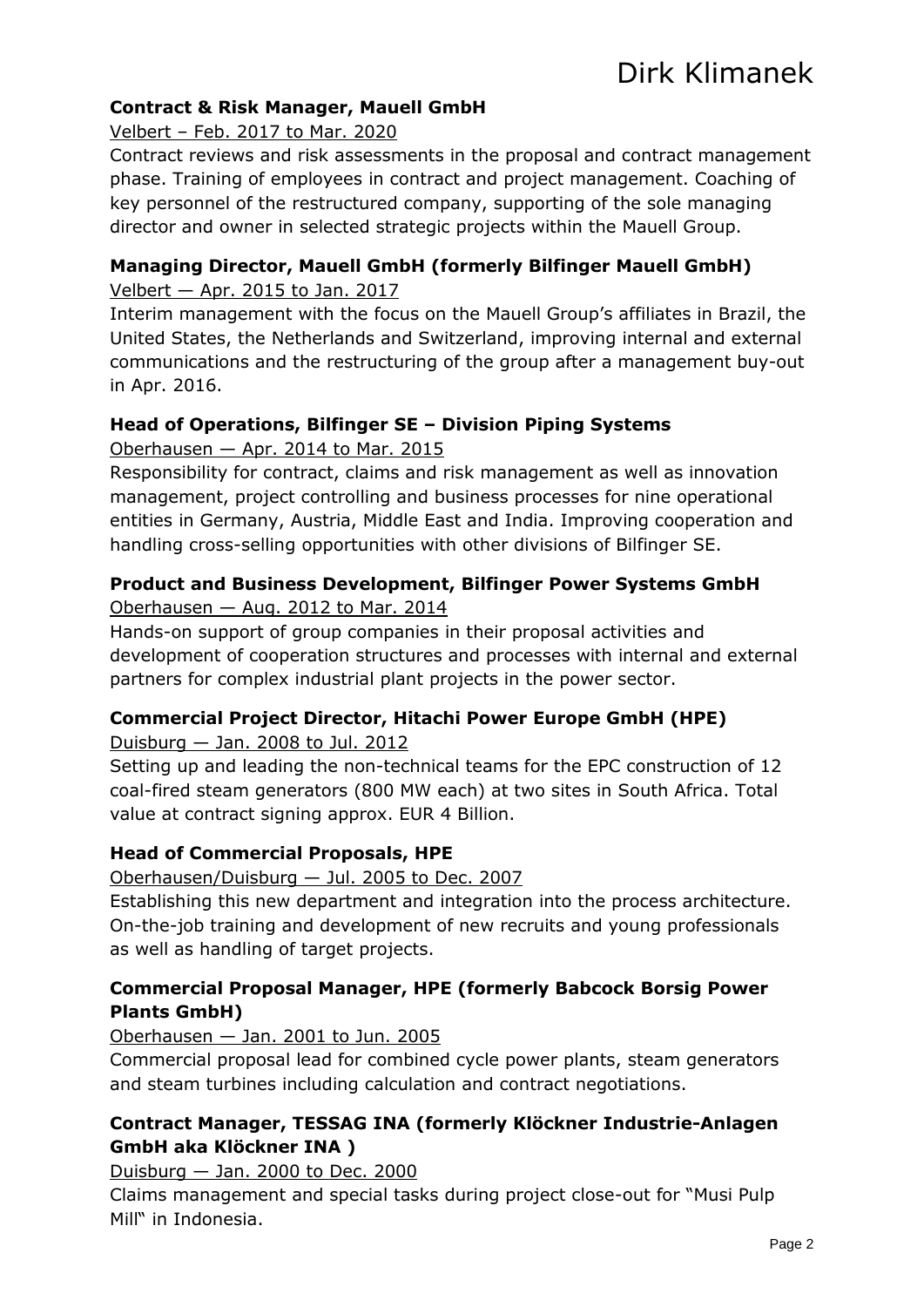#### **Commercial Manager Site, Klöckner ROH JV**

Desa Niru, Indonesien — Jun. 1997 to Dec. 1999

Seconded to Klöckner INA's project joint venture. Establishing the local project team and all non-technical processes/systems at the project office in Jakarta as well as on the construction site on Sumatra for the turnkey construction of "Musi Pulp Mill". Commercial project management and administration until mechanical completion. At peak some 250 expatriates from 15 countries and about 5,000 local personnel. Contract value at signing approx. USD 1.1 Billion.

#### **Sales Manager, Klöckner Industrie-Anlagen GmbH (aka Klöckner INA)** Duisburg  $-$  Jun. 1992 to May 1997

Proposal and contract execution for projects of the steel producing and processing industry as well as sales for second hand plants and equipment, both with a geographical focus on Asia.

#### **Assistant Representative, Klöckner Indonesia**

Jakarta — Sep. 1990 to May 1992

Sales, proposals and contract execution for the entire portfolio of Klöckner INA at its Indonesian delegation office as part of a 5-year trainee programme.

#### **Proposal Management, BMA AG / Starcosa GmbH**

Braunschweig - Sep. 1989 to Aug. 1990

Seconded to a technical partner of Klöckner INA specialised plants and equipment for the food industry as part of a 5-year trainee programme.

## **Apprentice, Klöckner INA**

Duisburg – Sep. 1987 to Aug. 1989

On-the-job training in the sales and proposal department for plants and equipment for the food and beverage industry with spells in the departments procurement, contract execution, logistics, accounting and finance as part of a 5-year trainee programme.

## **EDUCATION AND QUALIFICATIONS**

2012 to 2014: **"KVP Coach"** as well as participation in **leadership seminars** and **coaching workshops**.

Sep. 1993 to May 1997: Verwaltungs- und Wirtschaftsakademie Oberhausen e.V. **- "Betriebswirt VWA"** 

(evening academy - comparable to a BAA: grade 1.1)

Sep. 1995 to Feb. 1996: IHK Duisburg – Kleve – Wesel, Duisburg **- "Staatl. geprüfter Ausbilder"** 

(chamber of commerce - registered instructor)

Sep. 1987 to May 1992: **5-Year Trainee Programme** with Klöckner INA, Duisburg **- "Industrieanlagen-Fachwirt"** 

(industrial plant specialist: grade 1 in 1992)

#### **- "Groß- und Außenhandelskaufmann"**

(chamber of commerce – wholesale and foreign trade merchant: grade 1 in 1989)